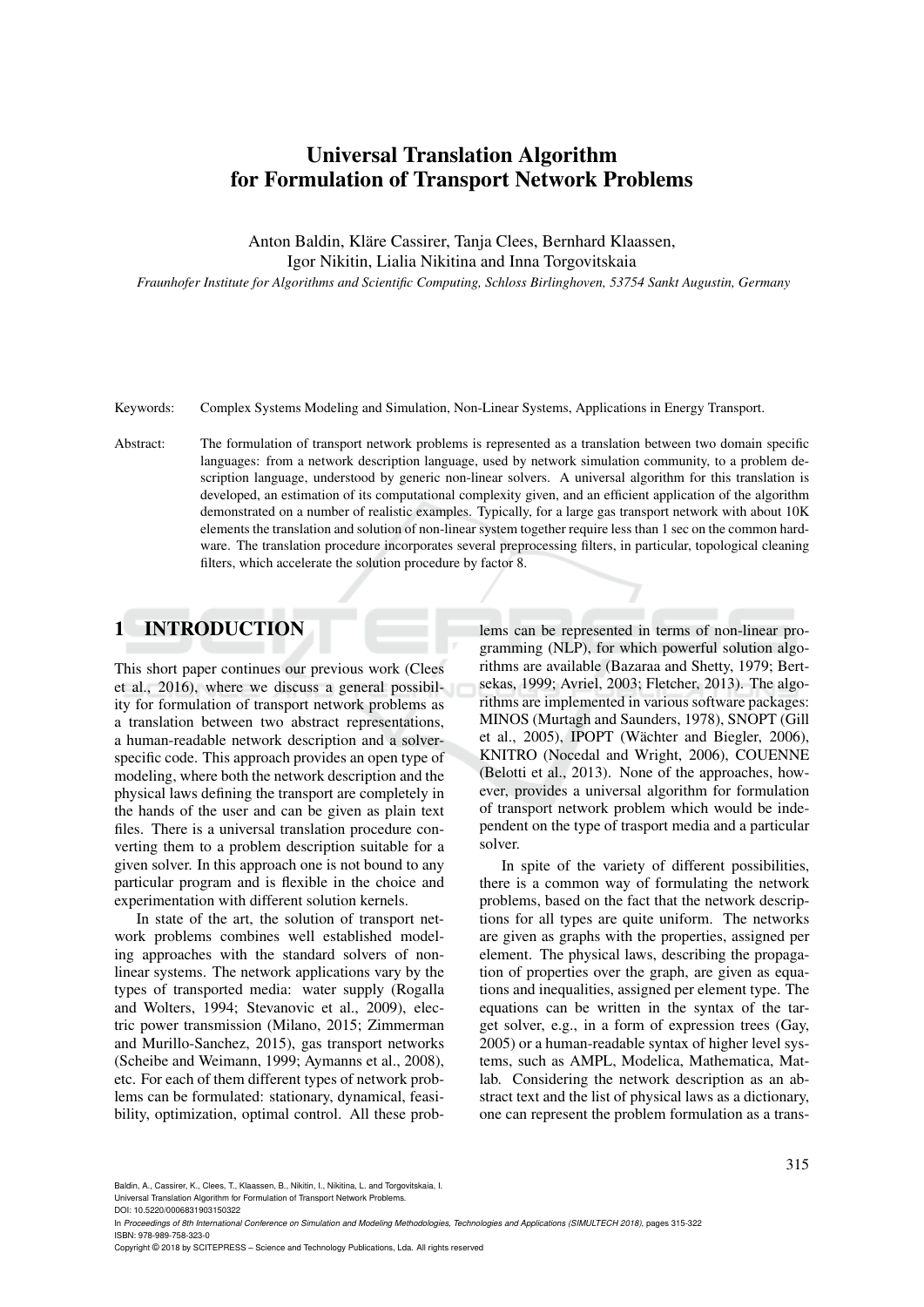lation procedure between two formal languages (Harrison, 1978).

In the present paper we will describe an implementation of this idea, give detailed estimations of computational complexity, present several realistic examples and the results of performance tests. We will also discuss the aspects of multiphase solution procedure and a coupling of multiple network sectors. The translation procedure is straightforwardly implementable and highly parallelizable, allowing separate processing per every element.

In Section 2 the main translation algorithm is presented, its functionality is demonstrated on a simple example of the water supply network and its computational complexity is estimated. In Section 3 the filters are described, implementing the necessary preand postprocessing steps. In Section 4 several realistic examples are considered and the results of the corresponding performance tests are given.

# 2 THE ALGORITHM

*The network (NET)* is described by a set of *elements*, each of them is a set of *properties*, each specified by a map from the property *name* to the property *value*, of the form prop=val. The names and values can be generally represented as character strings.

*Translation matrix (TM)* is a set of rules defining *variables* and *equations*, applied when the elements match a specified pattern. The pattern is given also as a set of properties of the form prop=val. If this set is a subset of properties in the element, the rule is applied to the element.

The rules defining the variables have a form var=prop. When the rule is applied, a new variable  $v_i$  is introduced and the property prop= $v_i$  is inserted in the given element.

The rules defining the equations have a form eq=expr, where expr contains a mathematical formula for the equation in the target syntax. The formula has constant, non-modifiable parts and variable parts. The variable parts are marked up by square brackets, containing the property names, in the form [prop]. When the rule is applied, the property is found in the given element, replaced by the corresponding val and the brackets are removed. As a result, the corresponding variables and constants from the given element become substituted into the equation. Algorithmically, this can be done as follows.

*Algorithm (universal translator):*

variables:

foreach element in NET

```
for all matching var prototypes in TM
```


Figure 1: Examples of networks. From left to right: simple water network with three pipes, coupling between the edge in gas network and the node in power network, coupling between two edges.

```
define variables (v0.v1....)
put them to element (prop=v0,...)
```
equations:

foreach element in NET for all matching eq prototypes in TM find [props] in element description substitute their vals into the equation stream the equation

Let us show the work of the algorithm on the following example. The test network is displayed on Fig. 1 left. It is intentionally simple, for illustration purposes.

| Example 1.1: water network (NET)                     |
|------------------------------------------------------|
| # nodes                                              |
|                                                      |
| class=n, name=n1, type=pset, pset=7                  |
| class=n, name=n2, type=pset, pset=5                  |
| class=n, name=n3, type=demand                        |
| class=n, name=n4, type=qset, qset=30<br># edges      |
| class=e, name=p1, type=p, node1=n1, node2=n3, R=0.3  |
| class=e, name=p2, type=p, node1=n2, node2=n3, R=0.05 |
| class=e, name=p3, type=p, node1=n3, node2=n4, R=0.1  |

The network description contains topological representation of the graph in the form of connections (node1,2). It also specifies water supply pressures (psets), output flow (qset) and hydraulic resistances of the pipes (R).

*Example 1.2: translation matrix for water networks with laminar flow (TM)*

```
# variables with start values
class=n, var=P, var0=1
class=e, type=p, var=Q, var0=0
# Kirchhoff law
class=n, type=demand, eq="[sumadj][Q]"
class=n, type=qset, eq="[sumadj][Q]-[qset]"
class=n, type=pset, eq="[P]-[pset]"
# equations of elements (linear resistors)
class=e, type=p,
         eq="[P@node1]-[P@node2]-[R]*[Q]"
```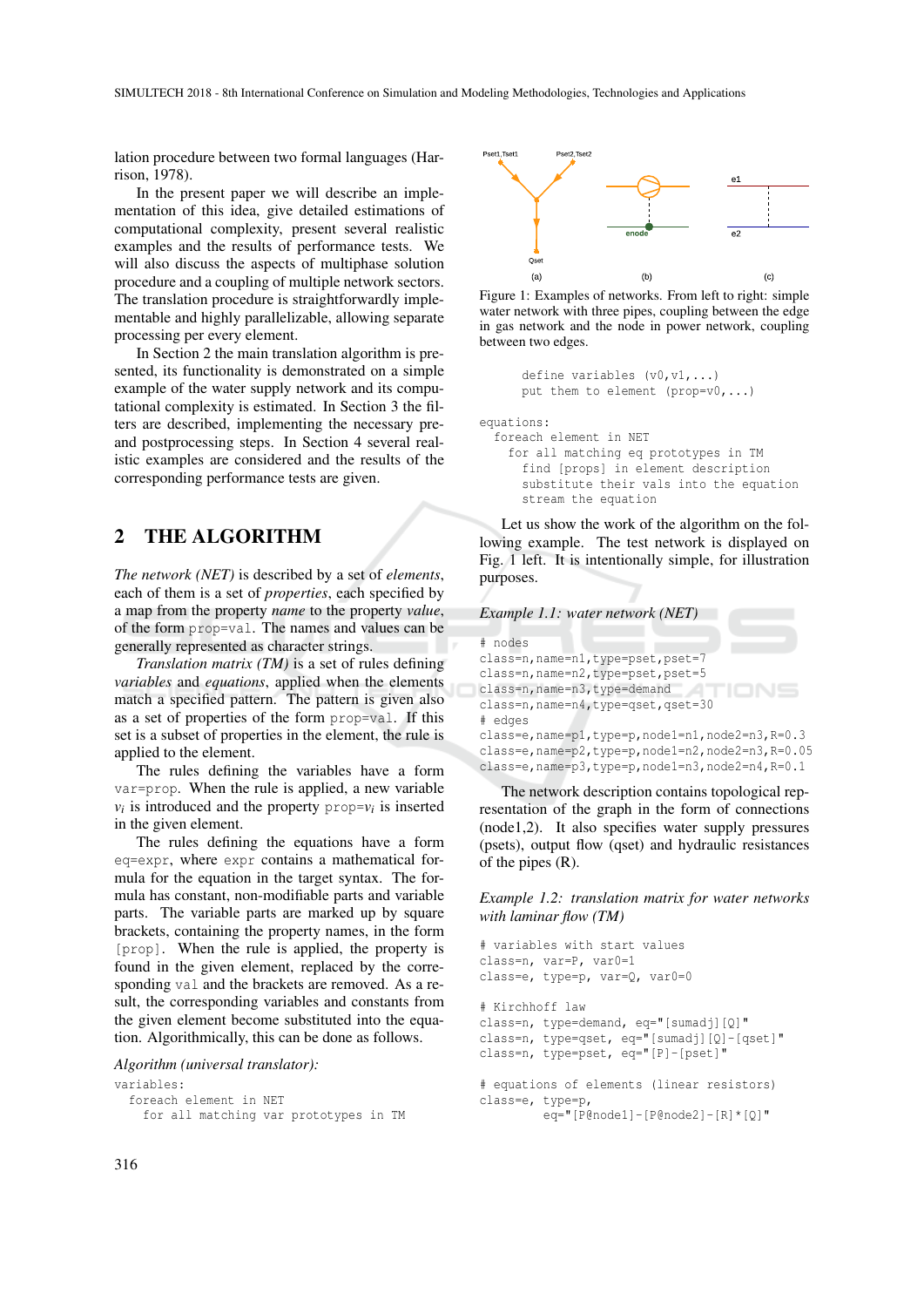The translation matrix introduces for every node (class=n) the pressure variable P with the starting value 1, for every pipe (class=e, type=p) the flow variable Q with the starting value 0. The equations incorporate Kirchhoff law written for every node. It is represented by an operator [sumadj], implementing a sum of flows in edges adjacent to a given node, with the signs specified by the incidence matrix of the graph:

$$
[\text{sumadj}][Q]_n = \sum_e I_{ne} Q_e. \tag{1}
$$

The incidence matrix *I* is internally evaluated using given connectivity data. The other equations describe linear pressure drops according to the given resistances. A reference operator is used to define pressure in end nodes: [P@node1,2].

The application of translation algorithm gives the following output.

*Example 1.3: water network problem (PRO)*

| #nvars, negs  |
|---------------|
| #eq0          |
| $\# \ldots$   |
|               |
|               |
|               |
| $\frac{4}{3}$ |
| #ea6          |
|               |

This is the list of the equations (represented by their left hand sides). It is ready for solution by such solvers as Mathematica and Matlab, accepting the expressions in human readable form. The equations can be also retranslated in the other formats, suitable for a particular solver. Here are the same equations in NLP format (explained further in Sec. 3.3).

#### *Example 1.4: water network problem (NLP)*

```
7 7 \mu \mu \mu \mu \mu \mu \mu \sigma \sigma \sigmao1 v0 7 #eq0<br>o1 v1 5 #...
o1 v1 5 #...
o54 3 v4 v5 o16 v6
o1 v6 30
o1 o1 v0 v2 o2 0.3 v4
o1 o1 v1 v2 o2 0.05 v5 #...
o1 o1 v2 v3 o2 0.1 v6 #eq6
```
The solver returns the answer, which can be mapped again to the NET form.

|  | Example 1.5: water network problem solution |  |  |
|--|---------------------------------------------|--|--|
|--|---------------------------------------------|--|--|

name=n1, P=7 name=n2,P=5 name=n3,P=4 name=n4,P=1 name=p1,Q=10 name=p2,Q=20 name=p3,Q=30

Complexity estimation for the algorithm is *O*(*Nelem Nprop Neq*), where Nelem – number of elements, Nprop – number of properties per element, Neq – number of equations per element. It is identical with the complexity of matrix multiplication

$$
NET * TM = PRO
$$
 (2)

where NET(Nelem,Nprop), TM(Nprop,Neq), PRO(Nelem,Neq) are matrices of given dimensions. If the problem had only one type of elements and were linear, it were really specified by a matrix multiplication with the operations count given above. For non-linear problems the same estimation with average values holds, Nprop – average number of properties per equation, Neq – average number of equations per element.

It is important to note that a particular representation of NET and TM structures as a simple list of properties, e.g., NetList (Clees et al., 2016) or in other format plays no role for the algorithm. These formats are different implementations for the same abstract structure (sets of maps) used to represent the network. On the implementation level, the readers of NET and TM have to be separated from the algorithms working on abstract structures, which can be conveniently represented by set and map containers of C++ Standard Template Library (STL). This allows to use efficient search and set-theoretical algorithms available in STL. On the other hand, the syntax of TM is flexible and is completely in user hands. One can define the other names for the properties in NET and adopt TM accordingly. One can also change the syntax of the equations in TM according to the solver language. In this way the format independence of the main algorithm is achieved.

The translation algorithm is highly parallelizable. The processing loops can be per-element separated and proportionally accelerated by the usage of multiprocessor architectures.

### 3 THE FILTERS

The network description often requires an additional preprocessing. Also an adaptation to a particular solver can be necessary. This can be done by specialized modules for filtering the data.

### 3.1 Topological Filters

*Topological cleaning* filters are required for the networks containing subgraphs disconnected from any source. For instance, in gas and water networks, such sources are pressure and temperature supplies (Pset,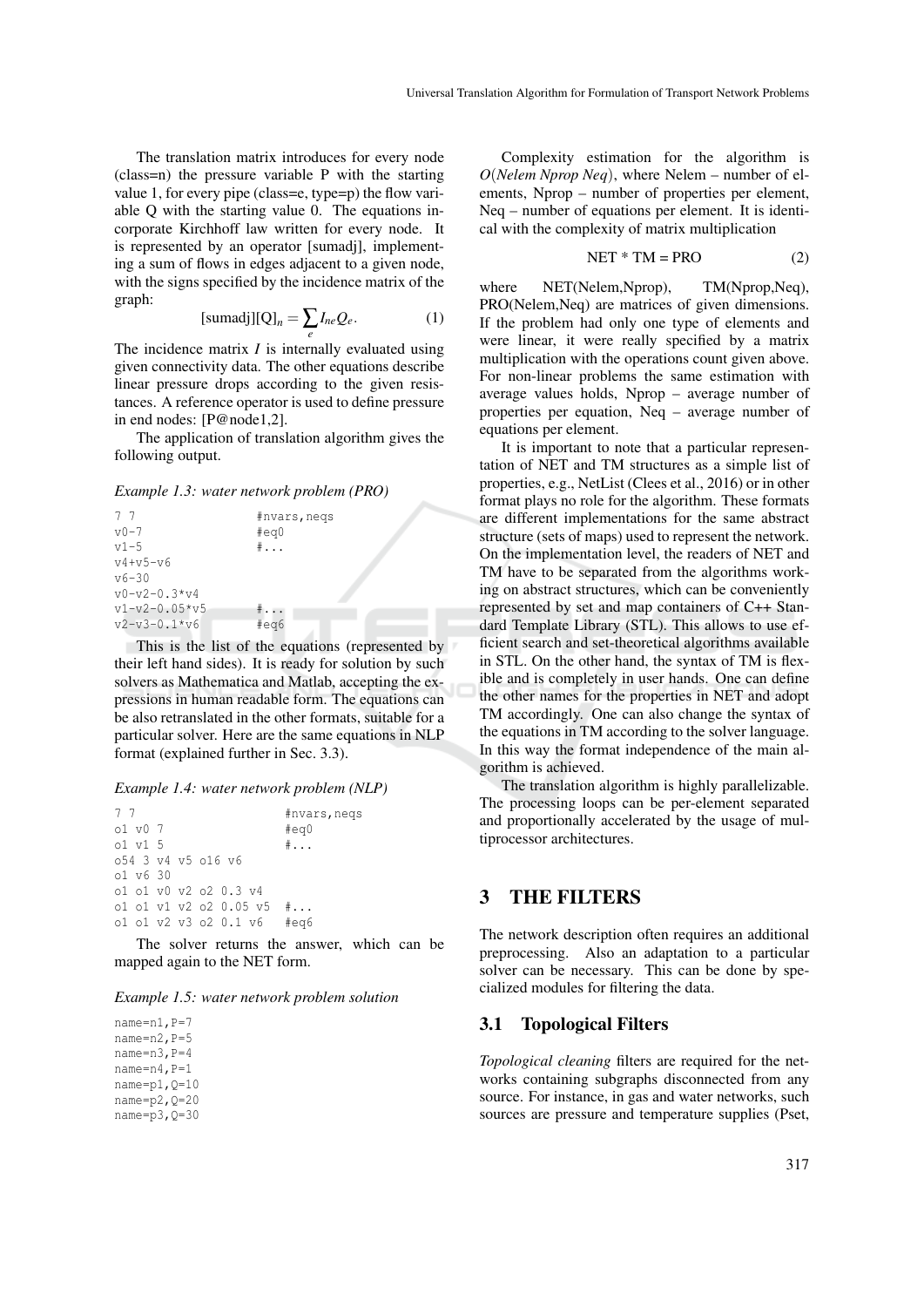Tset). Also the elements with vanishing or small resistance bear a problem. The loops formed from such elements have unstable flow balance. In both cases the corresponding network problems are ill-defined and can lead to a solver failure. Topological cleaning filters can recognize such parts and remove them at an early stage.

*Topological reduction* filters provide a deeper network optimization. When the edge elements are described by physical profiles, entering into the element equations, their serial and parallel connections also possess a computable common physical profile. Treelike connections with given flows (Qsets) in the leaves can be contracted to the root with a single Qset. These operations are encountered in theory of generalized series-parallel graphs (SPG/GSPG), (Eppstein, 1992; Korneyenko, 1994) and their practical application allows to reduce the networks significantly, by a factor upto 100 (Clees et al., 2018b).

### 3.2 Classification Filters

The particular applications should decide which elements belong to nodes, edges (class=n,e) as necessary for the work of topological filters, Kirchhoff sum operator, etc. Additional classification could be necessary. For instance, in gas transport networks the decision, whether a node is Pset, is taken on the basis of a complicated logic, involving the presence of gas composition (gasmix). This evaluation can be spared for the main translation module and transferred to a specialized filter. Other examples of classification will be given below in Section 4.

## 3.3 Retranslation Filters

Particular solvers can require a special coding, different from human readable form suitable for TM. For instance, such solvers as IPOPT, SNOPT, MINOS use special NLP input (Gay, 2005), based on Polish prefix notation (PPN) of all formulae and a unified encoding of all variables, numerical constants and operators. Using a quadratic pipe law as an example (Clees et al., 2016):

pow(P@node1,2)-pow(P@node2,2)-R\*Q\*abs(Q)=0

#### written in PPN form:

pow P@node1 2 pow P@node2 2 \* \* R Q abs Q

using encoding rules:

| P@node1 | P@node2        | O              | ĸ      |                |
|---------|----------------|----------------|--------|----------------|
| vl      | V <sub>2</sub> | v <sup>3</sup> | n(0,1) | n <sub>2</sub> |
| pow     | abs            | ∗              |        |                |
| 05      | 015            | ი2             | ΩĪ     |                |

one obtains an equivalent expression:

o1 o1 o5 v1 n2 o5 v2 n2 o2 o2 n0.1 v3 o15 v3

In the same way all equations in the system have to be encoded. An important observation is that such encoding becomes much more efficient when applied to TM rather than to PRO, see Figure 2. It is similar to retranslating a short dictionary to another language and its usage for the translation of a long document. The complexity of direct retranslation of the problem increases linearly with the size of network, as *O*(*NET*), while the performance of retranslation of TM depends only on its size, as  $O(TM)$ , which is much faster in practical applications.

In our implementation, the retranslation is done by a specialized filter preNLP. When applied to TM, the bracketed [prop] parts are left unchanged and used further for direct substitution by the main translation algorithm utrans. Certain postprocessing operations are also required, such as inserting a header, forming a structural Jacobian, providing starting point, etc. They are done by the postNLP filter, as shown schematically in Figure 2.

### ATIONS 4 EXAMPLES OF USAGE

#### 4.1 Multiphase Problems

 $\rightarrow$   $\equiv$   $\rightarrow$ 

Figure 3 top shows a typical one-phase solution procedure. The necessary translation is done once, the result is passed to the NLP solver and the answer is again encoded to NET form with the x2net filter.

The applications can require multiple phases, e.g., distribution of flows in the water network can be used to compute the temperature distribution.

*Example 2.1: water network description for temperature mix*

```
# nodes
class=n,name=n1,ttype=tset,tset=280
class=n, name=n2, ttype=tset, tset=300
class=n, name=n3, ttype=demand
class=n, name=n4, ttype=demand
# edges
class=e,name=p1,node1=n1,node2=n3,
       Q=10,qtype=1,in=n1
class=e,name=p2,node1=n2,node2=n3,
        Q=20,qtype=1,in=n2
```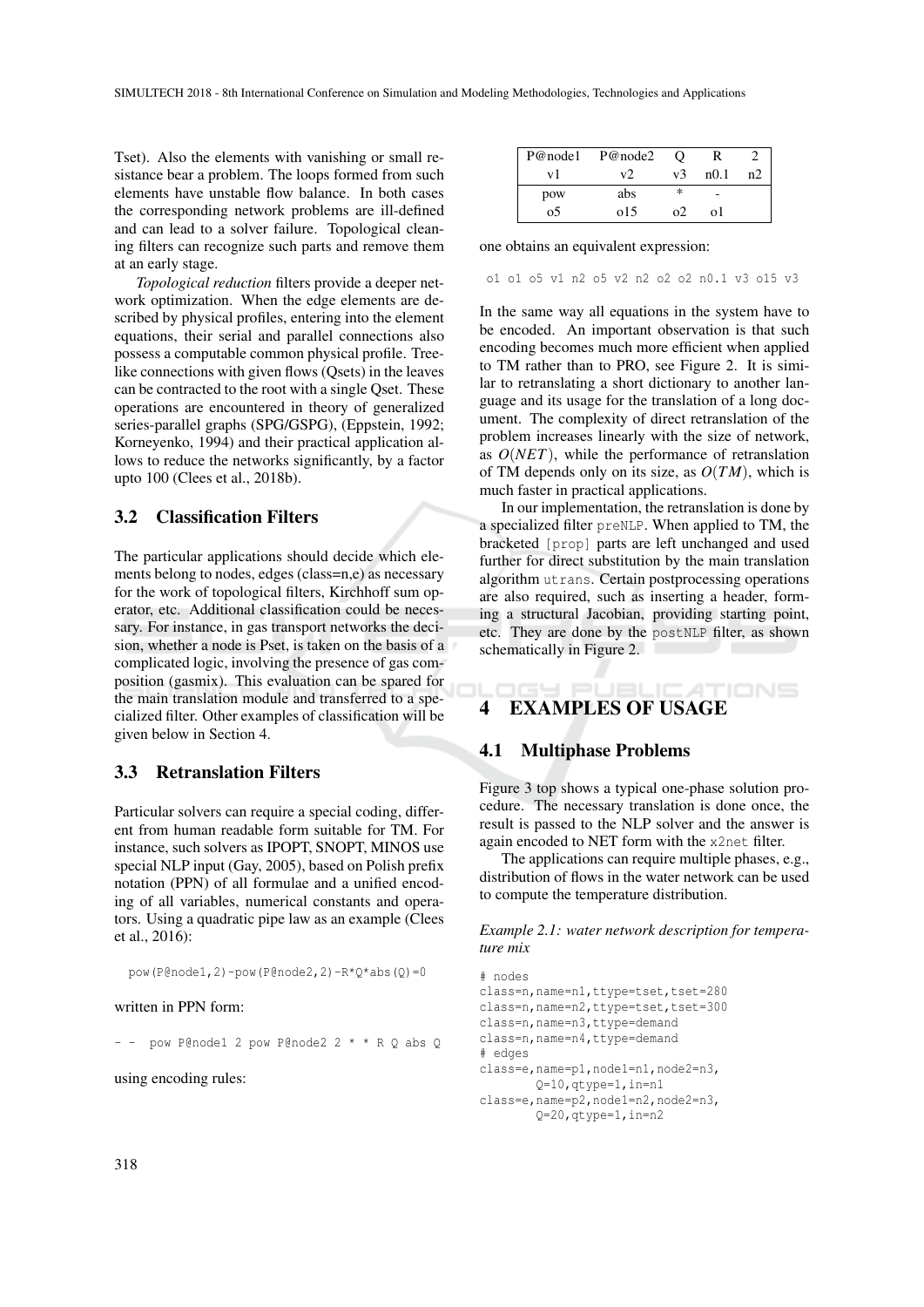

Figure 2: Retranslation of the problem to NLP form. The translation path, shown by solid lines, is much faster than the one shown by dashed lines.

class=e,name=p3,node1=n3,node2=n4, Q=30,qtype=1,in=n3



```
# variables
class=n, var=T
class=e, var=T
# equations
class=n, ttype=tset, eq="[T]-[Tset]"
class=n, ttype=demand, eq="[summix][Q][T]-[T]"
class=e, qtype=1, eq="[T]-[T@in]"
class=e, qtype=0,
 eq="[T]-([T@node1]+[T@node2])/2"
```
In the corresponding workflow, displayed on Figure 3 bottom, the classification filter wtmix is used to set in NET ttype fields at nodes, qtype and in fields at edges. In TM the temperature variables are assigned to nodes and edges. The field ttype is used to distinguish between the temperature sources and intermediate nodes. In the intermediate nodes an operator [summix] implements a mixture of the temperature from the adjacent edges with the weights depending on the flows:

$$
[\text{summix}][\text{Q}][\text{T}]_n = \sum_{e} w_{ne} T_e,
$$
 (3)  

$$
w_{ne} = u_{ne} / \sum_{e} u_{ne}, u_{ne} = \max(I_{ne} Q_e, 0).
$$

It is similar to [sumadj] operator, but effectively involves only incoming flows with  $I_{ne}Q_e > 0$  and uses them for weighting. The physical meaning of the mix equation is that the weighted sum of incoming temperatures in edges equals to the temperature in the node.

In the edge the temperature is generally  $(q<sub>type=1</sub>)$ defined as the temperature in the upstream node T@in. The exception is zero flow case (qtype=0), where the half-sum of temperature at end nodes is taken. This is done to regularize the problem in subgraphs with zero flows. The fields qtype and in are set by the wtmix filter using the available flow distribution.

The resulting problem in the second phase is linear and is solved in one iteration by the solver.

```
Example 2.3: water temperature mix solution
```

```
name=n1,T=280
name=n2,T=300
name=n3,T=293.33
name=n4,T=293.33
name=p1,T=280
name=p2,T=300
name=p3,T=293.33
```
## 4.2 Multisectoral Problems

The concept of universal translation can be naturally extended to process the networks with multiple sectors, also with coupling between them.

*Example 3: translation matrix for multisectoral coupling*

```
# variables
class=n, sector=gas, var=P
class=e, sector=gas, var=Q
class=n, sector=water, var=P
class=e, sector=water, var=Q
class=n, sector=power, var=U
class=e, sector=power, var=I
...
# equations
class=e, sector=gas, type=p,
         eq=[P@node1]*abs([P@node1])
         -[P@node2]*abs([P@node2])
         -[R] * [Q] * abs([Q])class=e, sector=power, type=r,
```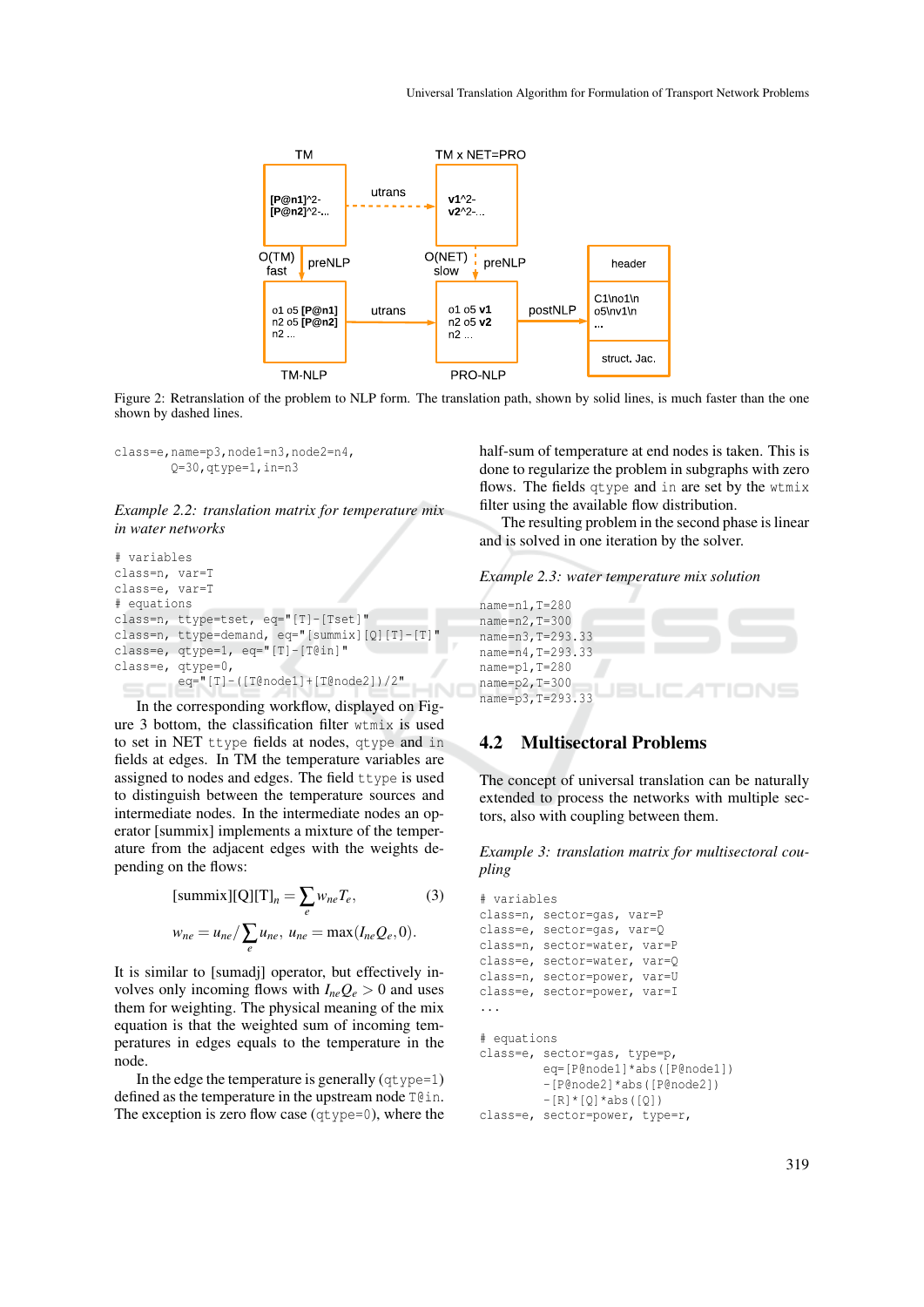

Figure 3: Solution workflows: one-phase on the top, two-phase at the bottom.

```
eq=[U@node1]-[U@node2]-[R]*[I]
class=e, sector=water, type=p,
         eq="[P@node1]-[P@node2]-[R]*[Q]"
class=e, sector=gas, type=c, drive=E,
         eq=[Q]
         -efun([P@node1],[P@node2],[U@enode])
...
```
Here three sectors (gas, power, water) are introduced. The coupling between power and gas is implemented using a cross-referencing. The typical network is shown on Figure 1 middle. The compressor element in the gas network has an equation, depending on the voltage variable [U@enode] in the node of the power network. For the reference the field [enode] in the compressor is used. Similar construction can be used to define the coupling between edge elements, as shown on Figure 1 right, for modeling of heat exchangers, power transformers, etc.

### 4.3 Realistic Network Problems

For the validation, we have applied the developed algorithms for solving a number of realistic network problems, received from our industrial partners. The smallest test cases are shown on Figure 4. The gas transport network N1, shown in the top image, contains about a hundred of nodes and edges, has two Pset supplies (shown by rhombi) and three Qset exits (n76, n80, n91, shown by triangles). The bottom image shows a water cooling network NSR/KLT72 of comparable complexity. The other, medium-sized gas network N2 contains about a thousand nodes and edges, while the largest considered gas network N3 has about five thousand nodes and edges.

To assess the performance of the algorithm, we se-

lect as a measure the timing of translation and solution steps for the networks of different complexity. The results of the tests are collected in Table 1. Solution for these gas networks is performed in two phases. First, all compressors and regulators are set in special mode with their goals enforced, providing linear element equations. The result is used as a starting point for the second phase, with compressors and regulators set to their actual element equations. The solution can be also done in one phase but the solution in two phases appears to be empirically faster. The timing in the table is given per one phase.

In comparison with our previous numerical experiments (Clees et al., 2018a), the translation procedure now includes topological cleaning algorithms, which for the largest network N3 accelerate the solver procedure by a factor about 8. With this acceleration the solver procedure now requires a CPU time comparable with the translation time.

In more details, the gas compressors in these tests were considered in frames of the so called *free model*. In this model the compressors attempt to satisfy specified goals, such as fixed output pressure or throughput flow, while the restrictions on revolution number and power of the drive are not imposed. Consideration of these restrictions is possible in frames of the *advanced model* (Clees et al., 2018b). Its implementation requires an additional filter, transforming individual characteristics of the compressor to tabulated functions, representing the extended element equation.

Further, the tests were performed with a gas of *constant composition and temperature*. Implementation of the mix procedure for gas is analogous to the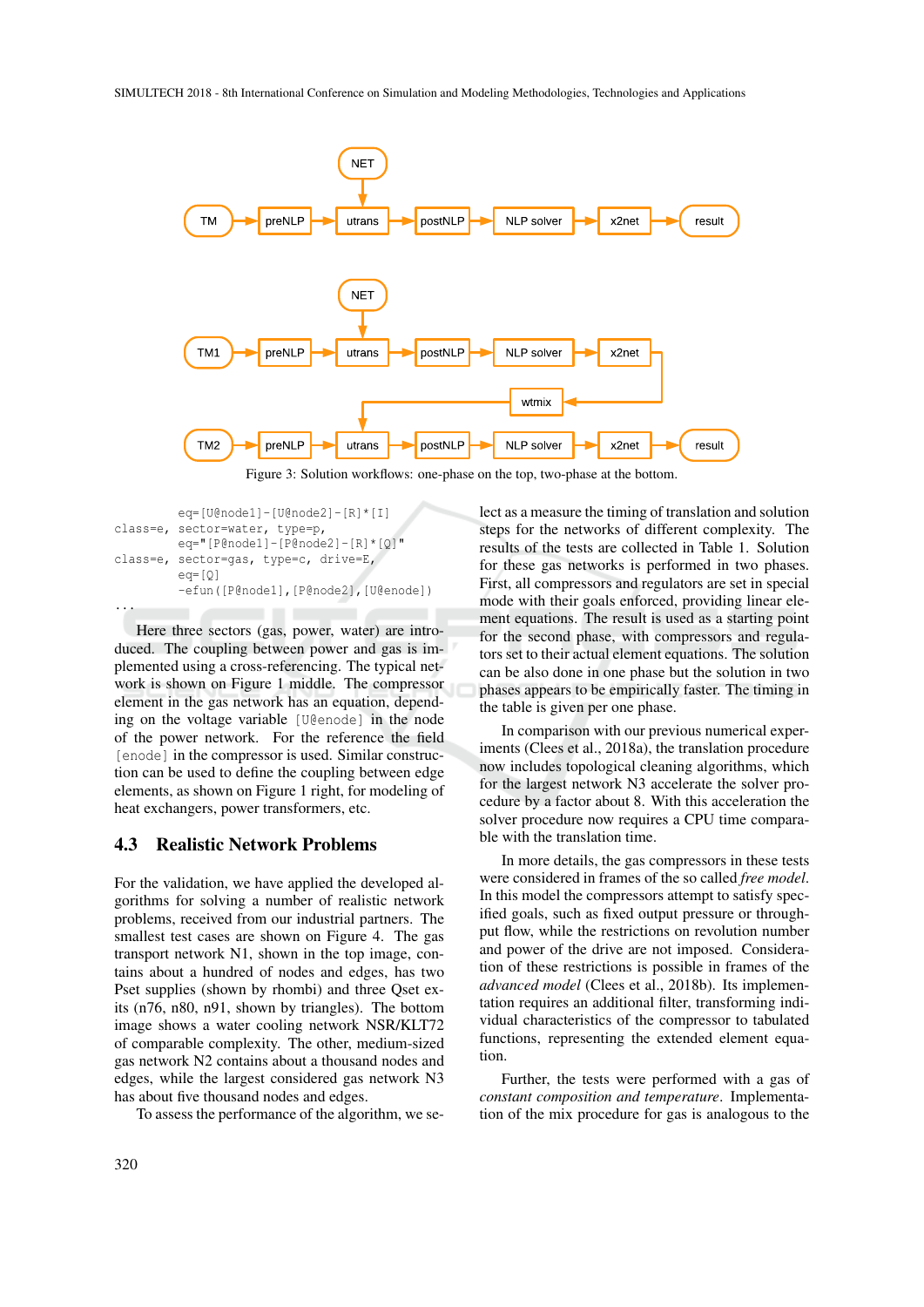

Figure 4: Realistic test networks: gas network N1 on the top, water cooling network NSR/KLT72 at the bottom.

above described mix step for water networks, requiring to upgrade the solution procedure by one more phase. The implementation of the gas mix phase and the advanced model of compressors is on the way.

# 5 CONCLUSIONS

We have presented the formulation of transport network problems as a translation between two formal languages. As input one has a network description in a form of a graph with properties and a configurable set of translation rules, corresponding to physical equations of transport, given per element type. As output one has a problem description given as a system of non-linear equations in a form, suitable for the chosen solver.

A universal translation algorithm has been developed, possessing computational complexity linear in the number of elements in the graph, the number of properties per element and the number of equations per element type. The processing can be separated element-wise and allows massive parallelization.

A number of realistic examples has been used to test operability and performance of the algorithm, including water supply, cooling circuits, gas transport, power networks, as well as multisectoral couplings. Typically, for a large gas transport network with about 10K elements the translation and solution of nonlinear system together require less than 1 sec. The translation procedure incorporates several preprocessing filters, in particular, topological cleaning filters,